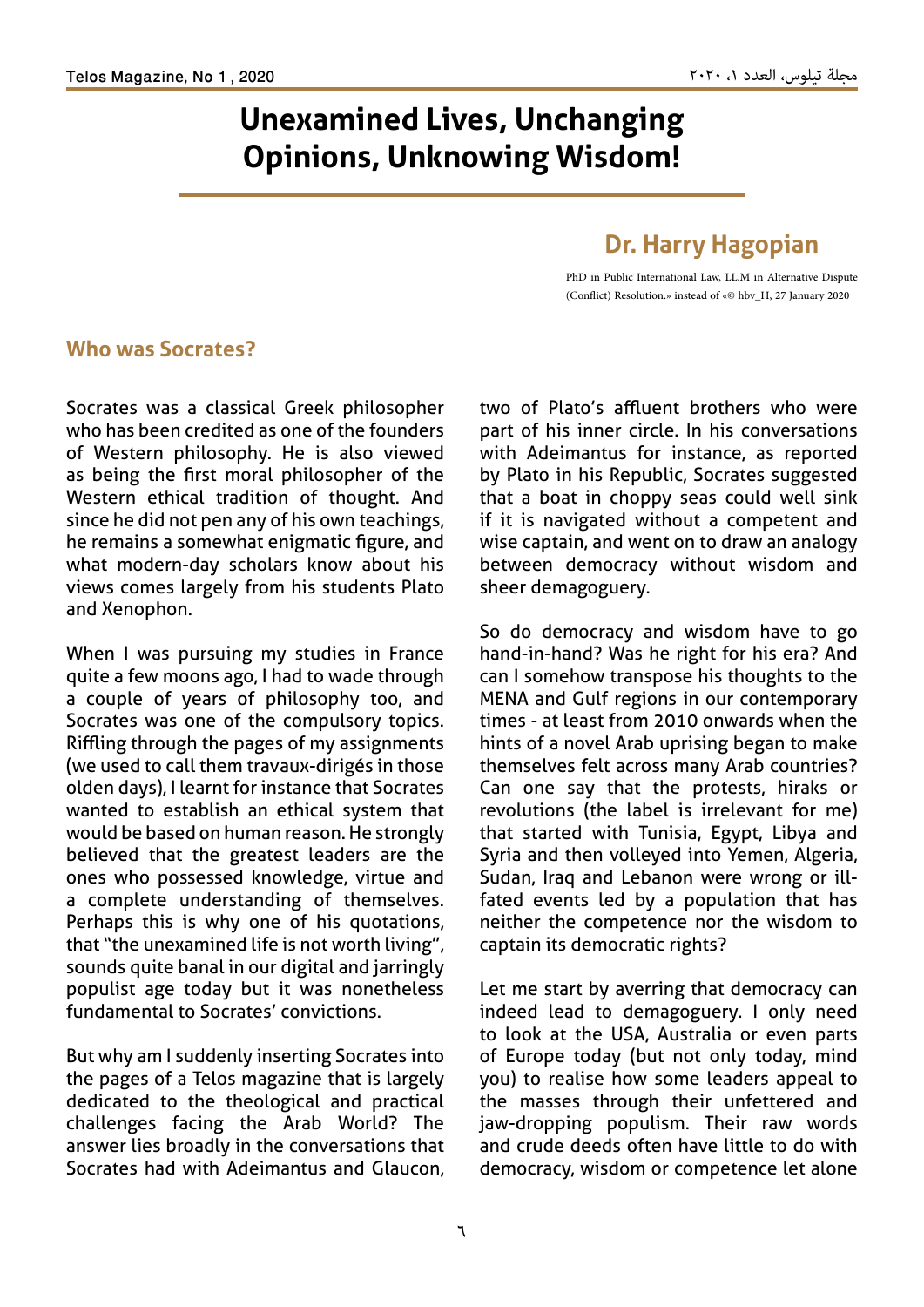#### مجلة تيلوس، العدد ،1 2020 2020 , 1 No ,Magazine Telos

## **Unexamined Lives, Unchanging Opinions, Unknowing Wisdom!**

**Dr. Harry Hagopian** 

with truth but a lot with crass self-promotion and self-persuasion (construed at times as fake news). So how much different is that in the MENA & Gulf regions? Can I rebut this link between competence or wisdom and the concept of democracy?

Arab countries by and large do not enjoy or promote free systems. This is not a major revelation but a simple truism. The closest they come to democracy is benevolent dictatorship which is the example of a few monarchies. But most of the systems in the majority of countries are autocracies that control or hack ordinary men and women in their every decision - be that through oppression, suppression, confessional and sectarian affiliation or even political mantras and overweening charisma. There is no proper rule of law, no equality in front of the law and hardly any accountability. There is ipso facto no value to the concept of citizenry. Selfcentred rulers (almost inevitably males) are disinterested in ordinary 'citizens' and treat them merely as subjects not expected to utter opinions or become involved in public office. Inevitably, corruption creeps in. This is why most Arab countries are run with an iron fist in an endorsement of the colloquial saying that 'it is my way or the highway'. With quite a few of the rulers alas deeply steeped in venality, how can one instil wisdom in those ruling classes and call them competent in the first place?

The protests in many Arab streets are clamouring for freedom, justice, dignity and all those gifts that distinguish us as a thinking species. But do the protestors have a roadmap that points the way forward? In other words, do they have the competence and wisdom to undertake the task of running a country? Conversely, many rulers do not have the competence and wisdom either for the public good when they are swayed by unimaginable corruption, greed and often a large touch of narcissism. So Socrates' theory falters because it is difficult to define competence that is married with wisdom and then ensure that it is durable. This is why democracy is not necessarily secured by the masses in the streets nor by the elites in their ivory towers. Rather, robust institutions alone can safeguard our rights and correct any excesses by rulers and masses alike.

During the 19 years that I have penned my pieces in the epektasis web-site or elsewhere, and as I witnessed the high and low ebbs of politics, I have consistently advocated for justice and dignity let alone accountability and integrity as ways out of the morass that we witness in many countries. And today, all I can add in terms of hindsight let alone foresight is that the young Arab generations will have to go through the teething problems of changing the systems in their countries so they can install a sense of governance that is democratic, transparent and inclusive (in the sense of participatory and open for all), wise, and above all untethered. It will happen not only when corrupt politicians are swept away, but more critically when we establish and firewall institutions that defend the rule of law as well as the common wealth.

This will clearly take time, sacrifice, resilience and education, but the tenacious hold on power by the elites must be undone with patient courage rather than impatient outrage. Otherwise, the accusation often levelled at organisations, such as the 22-member Arab League, that they collectively are fatuous